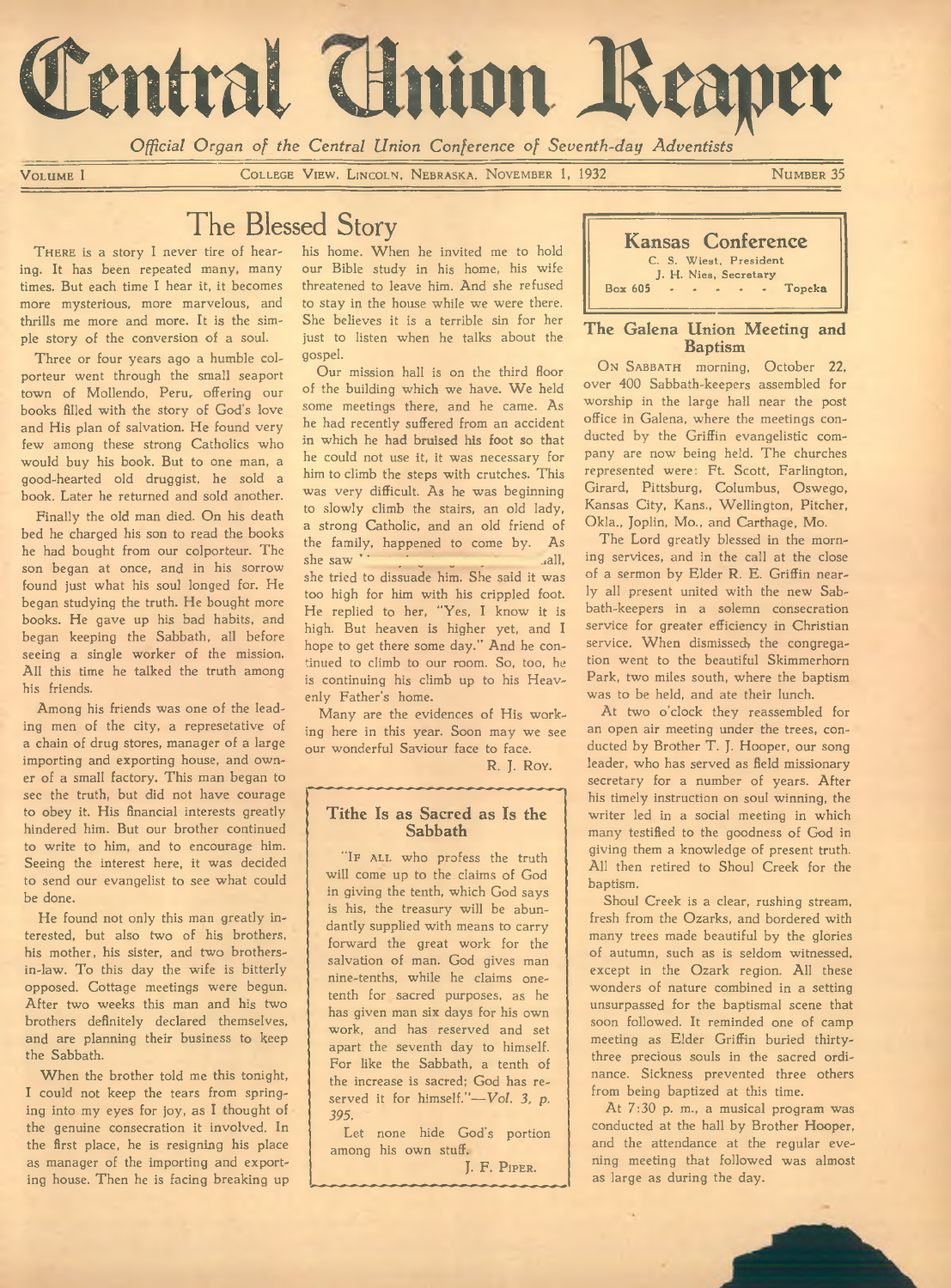On Sunday, a get-acquainted gathering was held in Skimmerhorn Park, that the new members and friends might get acquainted with the older members of the church. After a picnic dinner, the time was well spent in games, recitations, and songs. All went home feeling that they had an enjoyable and profitable time.

After another musical program at 7:00 p. m., Elder Griffin gave a clear message on holding back the war dogs until all the servants of God are sealed. At the close of his sermon those baptized were called forward to be received into church membership. An invitation was also given for those who wished to unite on profession of faith, with any others ready for baptism, but for some reason were not baptized on Sabbath. A line was quickly formed across the front from wall to wall, extending far down one side of the large tabernacle. In all, there have been fortyfour definite decisions, some uniting upon profession of faith. Eight of those baptized united with near-by churohs. In addition to those mentioned above there are some fifteen keeping the Sabbath and preparing for baptism, with still others deeply interested.

After the new members were received into church fellowship, practically the entire audience filed by, greeting those taking their stand **with the** Lord's r nant people. This was a scene long to be remembered.

In the testimony meeting which followed, the Spirit of God came very near, as the new Sabbath-keepers told of their victories and joys in their newly found faith. It was truly a time of rejoicing for all.

Because of the interest it was thought best to continue the meetings, after two nights left out because of previous appointments, and arrange for another baptism. We desire an interest in the prayers of the REAPER family, for the new believers and those near the point of decision. F. C. CLARK.

#### **Topeka and Lawrence**

THE Topeka church has over \$1,000 Harvest Ingathering money, and the Lawrence church over \$100. This is a good gain in each place over the total raised last year. In the Topeka church about 75 per cent of the membership has had some part in the campaign. The Topeka singing band set a goal of \$200, and they have reached their goal. Sidney Thorp fixed up two trailers with comfortable seats: one had an organ on it, and the singing band was divided into two parts. We had no trouble getting the members of the bands out after the trailers were fixed. After the singing band

reached its goal the next singing band evening found the members gathering as usual, but instead of going out on the streets they went out in the woods and had a camp fire celebration in honor of reaching the goal.

If you do not believe that the believers in Lawrence have been working, just go and visit their church. This summer they repaired the roof, and this fall they have re-decorated the interior of the building. The building hardly seems like the same place. It is a much nicer place in which to worship God. And they are paying as they go.

The Topeka church school has a good enrolment and is progressing with an excellent spirit. The teachers are paid up to date and there is a little surplus in the treasury.

Just now we are beginning a series of evangelistic meetings in Topeka. We did our Harvest Ingathering work early so as to have the fall for evangelism. During the summer and fall a class has been conducted each Wednesday evening in connection with the prayer meeting on ''How to Give Bible Studies." Systematic literature work has also been done, and we feel that although the conference cannot give us special help for an effort in Topeka this fall, yet the Lord will help us to find gems for His kingdom. Pray for the work in Topeka and Lawrence. A. C. GRIFFIN.

# **A Colporteur's Prayer Answered**

ONE of our colporteurs tells of an experience last week which ought to be passed on. It really is quite a usual experience. It is one of those little experiences which to many might seem insignificant, but it is a very significant one.

In writing of this experience, Colporteur Torkelson says, "Even though it is 'hard times' I can see how God watches and cares for those who try to serve Him. Monday I needed \$1.25 to pay a board bill, and I wanted to send \$1.00 to my sister. So I sought the Lord in prayer for some advance payments, and that day a man paid the full amount for his book."

You should know that the order for which the man paid in full was a \$4.50 order. The colporteur's profit of 50 percent netted him \$2.25, exactly the amount he had in mind when he sought the Lord. But you say, "The colporteur received \$4.50, or double the amount he asked for." Yes, but that is also significant. Half of our advance payments should always be sent in at once to pay the cost price, and so in his remittance Brother Torkelson included \$2.25 for the Book and Bible House and the publishers. If this were not of vital importance, no doubt the

Lord would not have supplied the extra amount to meet this obligation also.<br>Think it over. E. H. MEYERS. Think it over.

# **Sunflower Church School**

THE Sunflower church school is growing. We started last year with five, and now our number is twelve. Miss Ardis Foster is doing very good work as teacher. Our church members are doing what they can to help pay the teacher's salary and buy equipment, but still we lack several books for our library to bring the school up to the standard. I have been thinking that perhaps you have one or all of them stored away in the attic or some out-of-the-way place. If so, will you not mail them to us soon? This will be real home missionary work, and we will be very grateful. We need such books as: "Bible Dictionary; "Three Centuries of American Poetry and Prose," by Newcomber and Andrews; past Missionary Volunteer reading course books; "Fourth Grade Reader," new edition; "Nature Stories," and other interesting books; Robinson's "World Histories"; 'Wag and Puff"; "Sally and Billy"; "The Squirrel Tree"; "The Story of Milk"; "Dutch Twins Primer"; Nature Magazines; *Reader's Digest*; "Elsons Basic Pre-Primer"; "The Little Book, Hardy"; and "Surprise Stories." MRS. M. H. JENSEN.

*R epublican C ity, N ebr.*

#### **Enterprise Academy**

WEDNESDAY and Thursday, October 12 and 13, were Harvest Ingathering field days at Eenterprise. A large majority of the students took part in the Harvest Ingathering work. About \$100 was secured each day. A large amount of produce was secured which was sold at auction on Saturday night. Plans are being made for further Harvest Ingathering work.

| <b>Central Union Reaper</b><br>Official Organ of the Central Union<br>Conference of Seventh-day Adventists                           |
|--------------------------------------------------------------------------------------------------------------------------------------|
| Vol. I November 1, 1932 No. 35                                                                                                       |
| Published by the Central Union Confer-<br>ence. Issued weekly at College View, Lincoln,<br>Nebraska.                                 |
|                                                                                                                                      |
| Entered as second-class matter lune 6.<br>1911, at the post office at Lincoln, Nebr.,<br>under the Act of Congress of March 8, 1870. |

under the Act of Congress of March 8, 1870.<br>Acceptance for mailing at special rate of<br>postage provided for in Section 1103, Act<br>of Oct. 8, 1917, authorized Aug. 20, 1920. In changing address, give both old and

new address.<br>
All copy for publication should reach the<br>
Reaper office by Friday morning (earlier if<br>
possible), preceding date of issue.<br>
Make all checks and money orders pay-<br>
able to the Central Union Reaper.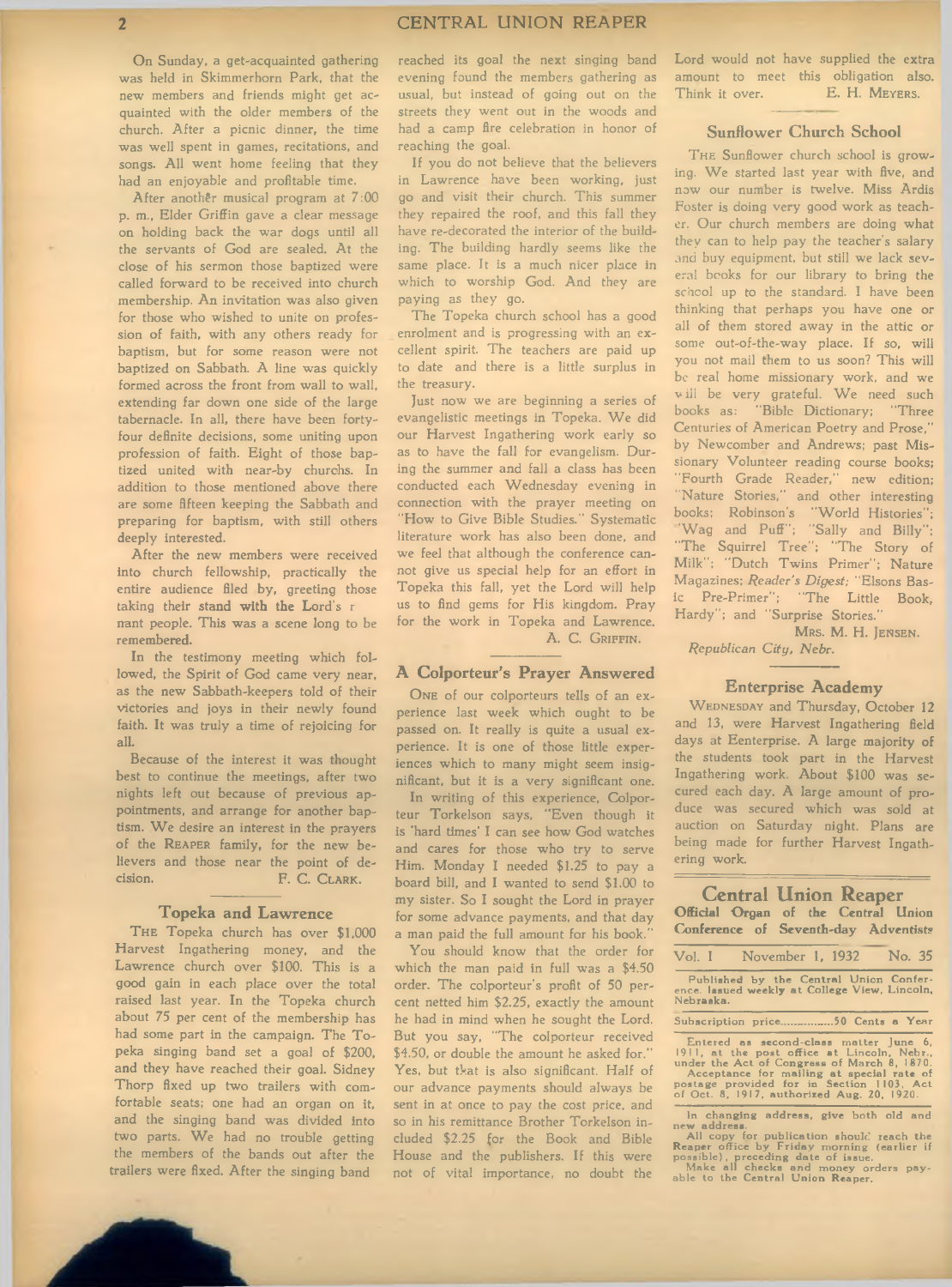# CENTRAL UNION REAPER 3

The fifth alfalfa crop of the season was recently put in the barn.

The academy dairy herd is now on monthly test with the Dickinson County Dairy Herd Improvement Association. In the first month's test the herd averaged 30.6 pounds of butter fat per cow.

The Academy Press is doing a fair amount of commercial priniting. The press employs three boys.

The boiler in the boys' dormitory has recently been repaired, increasing its efficiency.

The dormitory people have recently made good use of the pleasant weather by having picnic lunch on the lawn.

#### **Kansas Items**

PLEASE do not forget the REAPER offering Sabbath, November 5. If you are not located where there is a church, you may send your remittance direct to the conference office.

Tuesday, October 25, we received the sad news of the death of Brother J. R. Bagby, Pleasanton, Kans. Brother Bagby has been elder of the Pleasanton church for many years, and we are sure will be greatly missed by the entire church. It was arranged for Brother F. C. Clark to have charge of the funeral, Thursday afternoon, October 27. Our sincere sympathies are extended to Sister Bagby and the family in this hour of sorrow.

Elder E. H. Meyers, our field secretary, met with the Kansas City church Sabbath, October 22. Sunday he met with some of the colored members who are planning on canvassing during the winter months.

Miss Thelma Lee, our conference stenographer, went to Tulsa, Okla., to attend the funeral of her aunt. She and her mother, Mrs. Ida Cornwell, returned to Topeka, Tuesday, October 25.

Miss Edna Wallace, who has been assisting the Manhattan church in the Harvest Ingathering for the past week, returned to Topeka, and she reports that the church raised over \$100. This is not quite their full goal, but considering present-day conditions we feel that the church did exceptionally well this year.

The new book, "Jungle Heroes," by Elder Eric Hare, missionary in Burma, has to be read to be appreciated. The book is now in stock, 60 cents postpaid.

"In the Amazon Jungles" is another new book written by the apostle to the Inca Indians of South America, Elder F. A. Stahl. This is a very interesting book, and will be appreciated by both young and old. Price, 50 cents postpaid.

In a card just received from Elder R. E. Griffin, who has been holding a series of meetings at Galena, he states that thirty-three were baptized last Sabbath and added to the church. He further states that there are several others who will be baptized a little later on.



# **District VII**

WE ARE glad to report from District VII that the churches have been having a part in the Harvest Ingathering this year, and some are still working at it. The farmers in this district have had a complete failure of their corn crops because of heavy drought that has swept this part of the country. This has made it doubly hard to get our offerings, but we have found the people very friendly and willing to do what they could.

We have assisted the chruches in their campaigns, and we are expecting to visit the company at Lamar this coming week. In McCook and Culbertson, the singing bands have been doing their part.

A few weeks ago I had the privilege of speaking on prohibition at a union meeting in the Evangelical church, and leaving some of our good Signs of the *Times.* A week ago I was invited to accompany Senator Scott and a national lady speaker to a town forty miles west of here, where I again spoke on prohibition. Then came an invitation to speak on the same subject here in McCook in the large Methodist church, and also at a union meeting in the Methodist church in Beaver City. In both of these cities we had a large attendance, and all gave the closest of attention. We pray that God will bless the seed sown, and that some honest souls may seek to know more of the truth.

We ask your prayers for the work in this part of the field.

M. B. BUTTERFIELD.

## **Our Sabbath Schools**

How refreshing is a visit to our Sabbath schools where we see the earnest solicitude which fills the hearts of the officers and teachers, anxious that their work for the Sabbath school may be productive in soul-winning. To make the Sabbath school interesting, inspiring, and appealing to both old and young, in spite of the meager and inadequate facilities with which some have to work, is

the manifest objective of the Sabbath school officers throughout the conference.

A recent visit with the three Omaha, Blair, Tekamah and Decatur schools and officers was a revelation of such solicitude for their work. Various devices are being used to stimulate greater interest and more earnest endeavor in the different worthy endeavors of the Sabbath school. None of the goals are regarded as superfluous or negligible factors, but rather as definite contributing factors to the supreme and ultimate goal, the saving of souls. One superintendent, though confined to her bed by a painful illness for several weeks, could not even under those circumstances lay aside her responsibilities for the Sabbath school, but during her greatest suffering she was planning and working on devices that would appeal to sympathetic hearts in behalf of the ignorant and depraved heathen, and did not forget the interest of the "lambs of the flock" to interest them in more diligent lesson study and memory work of the Scriptures. The results are liberal, systematic gifts to missions, and a daily study of the lesson with perfectly learned memory verses every week. Because the Spirit of Prophecy says, "The Bible lessons which are taught in our schools are of far greater consequence than many now discern. These children will have to meet in the near future the heresies and fables that, abound in the Christian world," how diligent and earnest should be our efforts to teach effectively and to instil in the mind the importance of the daily lesson study.

Our superintendents sense the appealing and unprecidented needs and opportunities of the heathen lands, and are leading their members in sacrificial offerings for them. Surely our Sabbath school officers and teachers are bearing nobly their responsibility in this denomination in both the development of the spiritual life of our members in the home land, and also the raising of funds to hasten the gospel message to all the world. Therefore we should have great appreciation for their faithful and untiring service, and give to them our manifest interest and loyal cooperation in all their work, that the Sabbath school may be all that 'heaven has designed that it should be.

ANN S. TAYLOR.

#### **Shelton Academy News**

BROTHER and Sister Paul Hersh and Brother and Sister Burr, of Omaha, recently visited the academy, bringing with them two new students, making our total enrolment now eighty.

Mr. Bascom and the farm boys have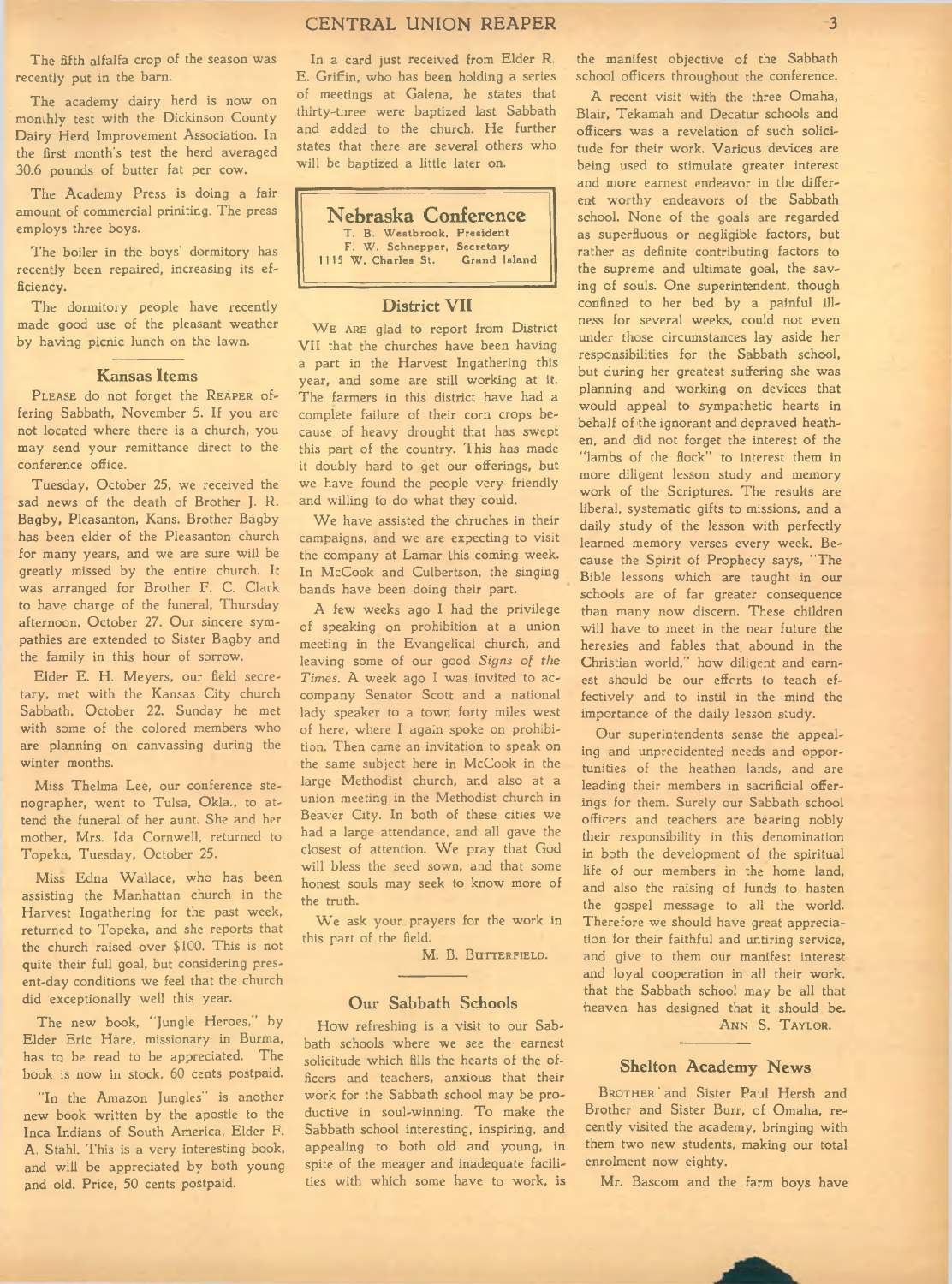been kept busy the past few days moving the beets. We are expecting an average production of fifteen tons per acre.

A family, not of our faith, living nearby, came to tell us that they had listened to our radio programs from York for the past two years, and expressed their sincere appreciation for these broadcasts.

We were sorry to have Madge Whitney, of Fullerton, called home a few days ago on account of the sudden death of her aunt, who was killed in an automobile accident.

Louise Barto was called to her home at Gordon, Nebraska, because of the death of her grandfather, Brother Barto. We hope these students can be back with us again soon.

Mr. and Mrs. Alex Butherus and daughter, Elvena, of Shaffer, Kansas, spent the week-end, October 21-22, at Shelton Academy, visiting Professor and Mrs. Benjamin Butherus and Viola. G. E. HUTCHES.

**No. Dakota Conference** E. H. Oswald, President S. E. Ortner, Secretary Box 1491 - - - - Jamestown

# **Our Book Work**

WE ARE indeed encouraged as we look back over the six months of our colporteur work here in the North Dakota Conference. Truly, God has led out in this wonderful work. We have much to be grateful for, as we have the largest gain in sales in North America. The writer arrived here the fore part of May, and at that time there were no colporteurs in this field. After a small institute was conducted by Brother Collins and myself, we were successful in securing twelve students from Sheyenne River Academy, who spent their vacation in the canvassing field. I appreciated very much working with our students here in North Dakota, as they were very cooperative and very loyal in their service. The Lord blessed our efforts so that we can report a gain of \$2,638.65. Our deliveries were approximately 75%.

It is true that money is very scarce throughout this field. However, the people were willing to make sacrifices to get their books. W here we could not receive money for the publications, we took farm produce. It will be of interest to the reader to know that it took 20 to 25 bushels of wheat to pay for one book, 12 chickens to pay for a book, or 3 turkeys and 2 sheep. One can of cream paid for a set of "Bedtime Stories." We had many interesting experiences in catching chickens and turkeys. I do not, however, have time and space to mention all these good experiences. I had the pleasure of spending over a month delivering with the students, and I can truthfully say that I enjoyed the work very much. I am also glad to state that during the summer when I was out in the field with the colporteurs, I was also successful in securing orders. Not in one instance did I leave the colporteur without securing orders for him.

Now I do not believe that we have come to the place where we are through in the publishing work. I think that we have just nicely begun. I can see great possibilities before us in this field. All we need is consecrated men and women who are willing to sacrifice for service, and I am sure that we have just such men and women in North Dakota. I will be glad indeed to give help to all those who are interested in the colporteur work. At this time we have six or eight who are studying their canvass, and we are hoping to have a number out in the field this winter.

I would not forget to thank our people for their hospitality in furnishing homes, horses, and carriages for our colporteurs. I am sure that God will reward them for their interest in the publishing work.

We are looking forward to the time when North Dakota will have a large number of colporteurs in the field. We trust our people will remember this work in prayer. C. R. MORRIS.

## **Ingathering Progress**

WE STARTED our Harvest Ingathering in my district in Bismarck, N. Dak., September 6. Elder F. F. Schwind went with me to the business places, while Mrs. Gaede and some of the sisters went from house to house. Altogether we have received from Bismarck and Mandan so far \$180.

Next, Mrs. Gaede and I went to Napoleon. There Brother Kapp went with me to the business places, and Sister Kapp went with Mrs. Gaede to the homes. The total for the day was \$46.94. The people were nice and friendly.

That night we had a meeting with the Streeter church, and planned our Harvest Ingathering work for the next day. J. W. Miller promised to pay for the gas. Brethren Christof Kaiser, J. Leno, and J. B. Miller went along with the writer to the business people, while Sister J. Leno and Sister G. Kaiser helped Mrs. Gaede to work the homes. In two days we gathered \$70.04, for the Streeter church.

From there we went to Gackle. The people were busy threshing, so we had only Brother G. Long to go with us. We also worked the little town of Alfred. In a day and a half we gathered \$70.

The next place was Lehr. There Brothers W. Schrend, V. Zimmerman, John Gebel, and Wm. Kaplin helped me solicit the business men in the different little towns about. As Mrs. Gaede had no one to help her with the house-to-house work, she worked alone and had good success, handing in \$14 in two days. Altogether we received \$101.45 in two days.

From there we went to Kulm, and Brother J. Schimke helped me most of the time, and Brother Mathies and Brother W ilscher helped some also. Sister Knop, Sr., and Sister John Anderson helped Mrs. Gaede. John Anderst helped me in Fredonea. Altogether we gathered in for the Kulm church \$112.

Then the next place was the Hazelton church. There the elder of the church, Simon Opp, helped me, and Brother Yedder helped some also. Sister Wm. Hoffman helped Mrs. Gaede. Brother and Sister Wm. Beck helped us in the little town of Braddock. Altogether in two days we had gathered \$71.

The Washburn church was the last but not the least. There Sister C. Klein went with me to the business people part of the time, and Brother Andrew Brownberger part of the time, and Mrs. Gaede went alone. In a little better than one day's time we had \$50 from the little town of Washburn. This was a surprise to the church members. Some guessed we would get \$5.00, and when we told them \$50 they could hardly believe it. "Did not we ask the Lord to move upon the hearts of the people to give last night?" I asked the members. "Yes, but the people are so prejudice," was the answer. So in a short time we gathered in, with the Lord's blessing, \$711.50, and we are not quite through yet. We have quite a work to do in Bismarck and other towns. Pray for us and the work here.

G. P. GAEDE AND WIFE. 623 Seventh St., N., Bismarck, N. Dak.

#### **North Dakota Items**

ELEDR B. A. SCHERR is at present with the school at Harvey, helping the students in the Harvest Ingathering.

Brother Bietz reports that the storm was quite a hindrance to their meetings at Mandan last week, but they are of good courage and good results are expected.

Elder Scherr and Brother Ortner went to New Home Sunday night, where Elder Scherr spoke on prohibition. They reported a good meeting.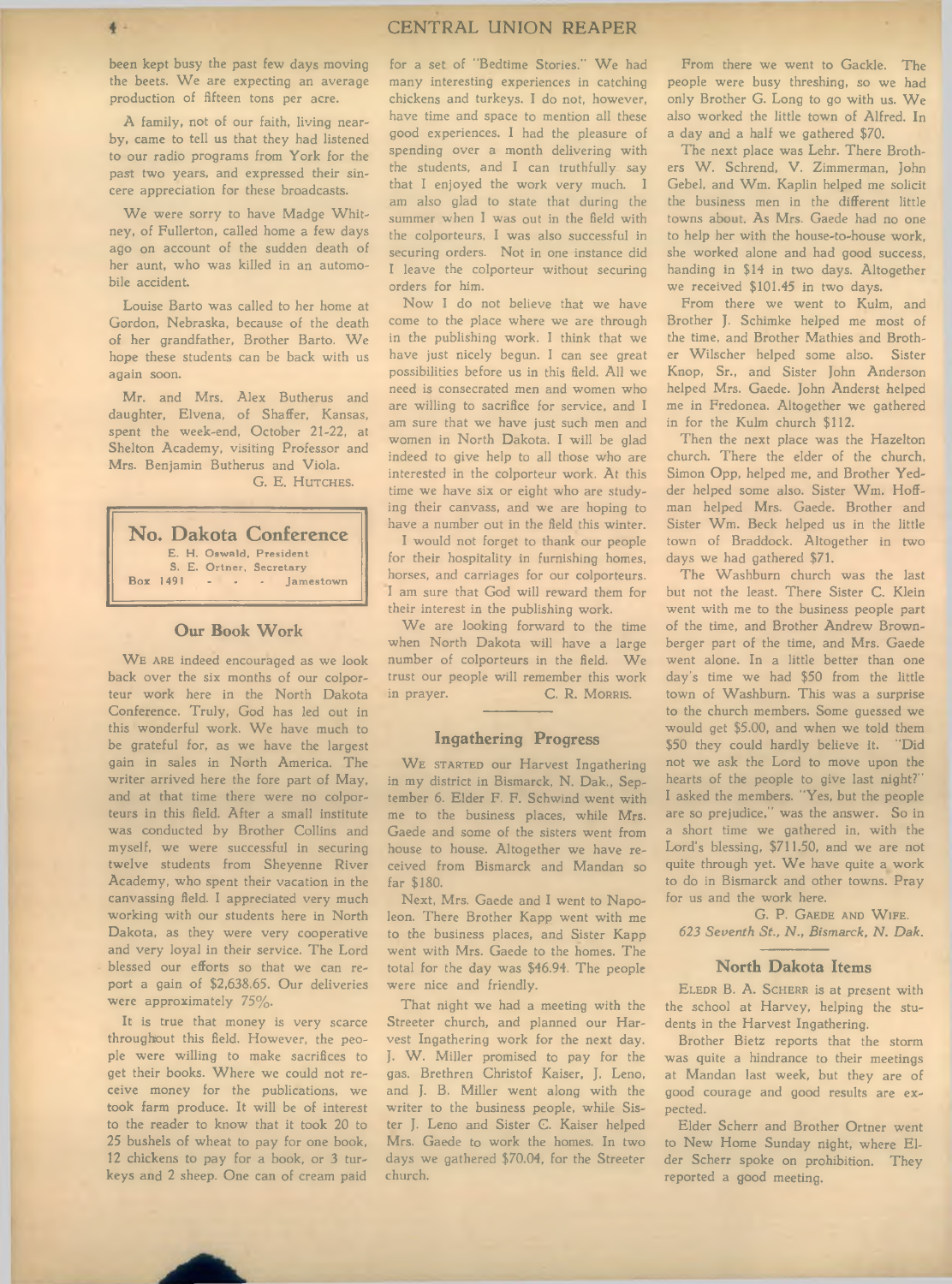Elder Olson ordered 2,000 copies of the prohibition number of *Present Truth* by telegram. As we are nearing election, we trust that our people will do all they can to keep the Eighteenth Amendment in force.

Have you ordered your copy of "Why Pray?" This is a wonderful help to the Sabbath school lessons we are having this quarter. Price 25 cents.

# **Missouri Conference**

H. C. Hartwell, President 1. H. Harrison, Secretary<br>a Second St. . . . Clinton 616 So. Second St.

# **Ingathering in Kansas City**

THIS present world-wide financial crisis has given our people through the Ingathering work the greatest opportunity in presenting the message before the people. At the beginning of the Ingathering this year, some voiced their attitude that our goal could never be reached. We realized that the Ingathering would be more difficult than before, but we of the Kansas City church are working very hard, and with two singing bands and the men's double quartet, we are climbing each week, and soon shall reach our goal. We have made up our minds to reach it in spite of difficulty.

In the past few years we have reached our goal before this, but this year we are not only working harder, but we are covering the territory thoroughly. The pastor and a crew of day solicitors are devoting their time to the neighborhood towns, three to four days each week. They not only bring the cash, but many canned goods, potatoes, and friut. This is the first time in the Ingathering work that our solicitors are working the neighborhood towns. God is marvelously blessing their efforts.

Truthfully we can say that this depression has caused us to put more effort in reaching more people through the Ingathering work than ever before. It has not only caused common working people to listen to the story of our work, but also the business men. The last four years the writer and pastor were turned down to a certain extent by some of the business men, because they said they gave to the community chest, but this year in spite of the depression, the same business men and others that have never contributed before were pleased to help us. Somehow a different spirit was manifested by them, and they gave willingly. It is astonishing how God is opening the hearts of the business world in contributing to our cause.

Let us not lose faith when some crisis takes place, but rather be convinced that all things work for good. Remember that this depression has brought a real blessing. W hen we begin to see things as God wants us to see them, we shall understand His plan and purpose. The harder the task the sweeter the joy of succeeding. AL. COSSETTA.

## **Faith Service Rewarded**

A VERY successful colporteur institute just closed at Springfield, which resulted in several recruits who are now right out on the firing line, doing a good work with our large books. While working with one young man recently, with the good book "Daniel and the Revelation," in eight hours we received \$41 in orders with \$5.00 cash. With another the same week I worked ten hours, taking \$22 in orders and \$2.00 cash. With a third, nine hours work in the rain and mud brought us \$26 in orders for "Our Day," and \$2.00 in deposits. Several other reports equally as good might be mentioned, but I just give these to let our dear people in our churches everywhere know that by good, faithful time and earnest desire to place our message-filled literature into the homes of the honest,  $de$ , even in the face of financial diffic .ties and other trouble, God will bless faithful, earnest effort. But the work in Missouri will never be finished with the present number of colporteurs. We need "one hundred where now we have twenty." So the call is for earnest, consecrated men and women to fill up the ranks.

Near the little town of Hurley, Mo., is a good brother who has a little farm he would like to dispose of so he can move and put his five children in a church school and dedicate his life to the literature ministry. This little farm is located about twenty-five miles south of Springfield, seven miles from Hurley, the nearest railroad and public high school, threefourths mile from a good grade school, and near a good canning factory. The place contains thirty-nine and one half acres of rolling land, thirty-seven acres under cultivation, balance in pasture. The entire farm is fenced and cross fenced. A new house 20' by 24', small barn and out buildings, good water. On good country road. Anyone interested please correspond with the writer.

R. G. CAMPBELL. *M issouri F ield M issionary Secretary.*

# **Sabbath School Notes**

SISTER BAILEY, of Luray, Missouri, writes in: "I regret very much that I can't do better in my offerings this quar-

ter, for I do enjoy giving. . . I am certainly economizing the best I can, and am trusting the Lord will open the way for me to meet a few of my obligations to Him."

Brother Oss has told several with reference to their offerings: "Give until it hurts, and then keep giving until it quits hurting."

#### **Missouri Notes**

WE HAVE just received a letter from Elder Garner, pastor of our Kansas City Memorial church, in which he tells us that the church has decided to purchase one hundred copies of "Christ in Song." We are sure that this will be a great help to our Kansas City church to have these song books to use in their services. He also tells us that they have passed the \$2,600 mark in Harvest Ingathering. We are sure that the Kansas City Memorial church is not going to stop with their Ingathering until they reach the \$3,000 goal.

Have you read Elder Froom's book, "The Wonderful Father," the story of the parable of the prodigal son, where Christ appeals to the wanderer who has left the Father's house and gone out into sin and darkness? Here is revealed the love of the Father, who through long years of separation, is still longing for the wanderer's return, and who receives him with open arms when he tires of the life he has been living. This is a wonderful little gift booklet. Price only 25 cents. Order one from the Missouri Book and \_ Bible House today.

We are making a special offer for a limited time to those who order or renew the *Review and Herald* of a copy of "Daniel and Revelation" in the half-leather binding for only \$1.50 extra. In other words, anybody sending us an order for the *Review* and a copy of "Daniel and Revelation" in the half-leather binding will receive these two for only \$4.00. This is the regular \$6.00 binding of "Daniel and Revelation," so I am sure that anyone who wishes to avail himself of this offer will send his order immediately to the Missouri Book and Bible House.

Elder Melvin Oss visited the Oak Grove church school in response to a request from there. He reports that there are many more students enrolled than were formerly expected. Some new windows have been inserted in the school building, and further alterations are being considered. At Ava he found Brother Rufus Baker hard at work. He has thirty-two students. A good school spirit prevails among the students and patrons. A meeting of the church was held on Friday night.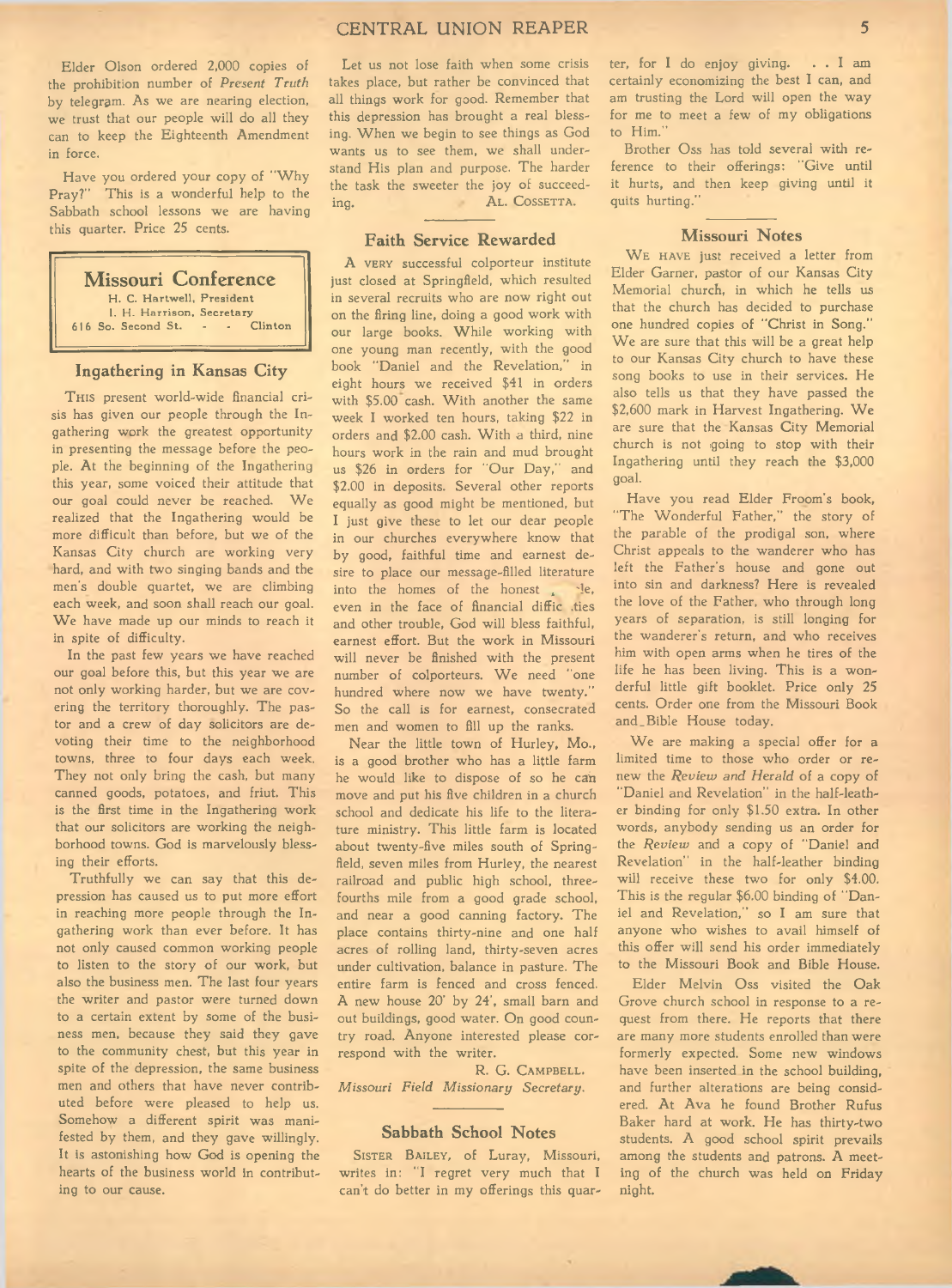The Dorcas society at Oak Grove plans to raise \$50 for the church school from a quilt. A dime is charged each individual who wants his name sewed on the quilt.

Brother F. H. Hahn, the elder of the Ava church, reports an excellent interest in a locality where he holds weekly preaching services.

Brother C. V. Starr, the elder of the Carthage church, held two meetings in an arbor or tabernacle and preached to over three hundred people on the second coming of Christ. He reports an interest for hearing the truth in another vicinity also.

We are operating ten church schools and three home schools that employ sixteen teachers.

**Minnesota Conference** A. H. Rulkoetter, President B . C. M a rsh a ll, S e c re ta ry 1854 Roblyn Ave.

# **Minnesota News Notes**

THOMAS DOKKEN and Henry Peterson have recently gone to Gatzke, where they will hold an effort between now and the first of the year. We trust that our people will remember these young men in their prayers that they may be able to reach a number of souls at that place.

Elder Louis Halswick will meet with the churches at Owatonna and Faribault on Sabbath, October 29.

Elder A. J. Haysmer reports having good meetings with the church at Brainerd during the week of October 15-22. While there he also did some Harvest Ingathering work.

On October 23 an effort was started in Minneapolis for the colored people. This effort is being conducted by the laymen's seminar of the Minneapolis church. The reported attendance so far is good. We are hoping that some definite results will be accomplished through this effort.

Brother Melendy began a series of meetings at Wells, Sabbath, the 29th.

"In the Amazon Jungles" is the title of a book written by Elder F. A. Stahl. Elder Stahl's long experience among the Indians of these jungles makes it possible for him to write a very interesting book. The children especially will be interested. The price is 50 cents, postpaid.

We were glad to have Brother and Sister A. R. Smouse call on us as they passed through on their way to Hutchinson, where Brother Smouse is doing the annual auditing work.

**Colorado Conference** Jay J. Nethery, President W. I. Montanye, Secretary<br>Kalamath St. . . Denver 1112 Kalamath St.

# **News Items**

ELDER C. F. LICKEY is holding Sunday night meetings in Colorado Springs in the W. C. T. U. Hall with a large attendance of greatly interested people. We hope that good results will be obtained from this series of meetings.

G. W. Chambers and W. I. Montanye conducted a service in the Canon City church Sabbath morning, October 22. In the afternoon, they held a service at the Salida church.

A great deal of expectancy is in the atmosphere now as preparations are being made for Elder Alonzo Baker's prohibition lecture to be given in the City Auditorium Thursday night, October 27. The other churches in Denver and the allied dry forces have manifested a splendid spirit of cooperation, and the *Denver* Post has given a great deal of publicity to the meeting, which we trust will be well attended. Arrangements have been made to broadcast this lecture over KFEL, Denver, in order to reach those outside of the city.

On Sunday, October 23, the churches of Denver joined in a city-wide distribution of the prohibition *Present Truth,* the Colorado special. About 50,000 of these papers were distributed from door to door together with hand bills announcing Elder Baker's lecture.

Mr. P. E. Shakespeare went to Boulder Tuesday, October 25, where he will spend several days with colporteurs of that place.



## **Iowa Notes**

ELDER J. C. NIXON and family drove to Madison, Wis., on Friday, October 21, to see Mrs. Nixon's mother, who is recovering from an operation. Mrs. Nixon and Joseph remained to spend a little time at the parental home in Lena, 111., while Naomi returned to her school work in Nevada.

Miss Hertha Madsen accompanied the Nixons to Dubuque on Friday, October 21, and from there made a trip to Chicago to visit her brothers there, the

youngest of whom is seriously ill. She returned Sunday afternoon. Mrs. Dorcas also accompanied this group to Dubuque, where she was present at the Sabbath services, and in the afternoon went to Anamosa to visit the members and interested ones there until Sunday afternoon, when the Nixon car returned to Nevada.

Mrs. Dorcas plans to be at Oskaloosa on Sabbath, November 5. If you live within driving distance, bring your lunch and be there for the Sabbath school at ten o'clock, the after service, and a meeting in the afternoon

**So. Dakota Conference** Gorden Oss, President B. L. Schlotthauer, Secretary<br>wer 586 . . . . Watertown Drawer 586

# **Investment Returns**

Soon every Sabbath school superintendent will plan a rousing Investment program. The Investment idea has come to stay, and has become a real factor in our mission work.

On a recent trip, I learned of new Investment ideas. One hard-working brother is giving the best day's threshing. This will be between \$35 and \$40. A sister is giving her best price received for a can of cream. I like the idea of giving the "best," don't you? "Give of your best to the Master." May everyone cooperate with the Sabbath school officers in making the Investment program something to be remembered. It is never too late to have a part. The isolated should soon send their Investment returns in. GORDEN OSS.

# **Plainview Academy Field Day**

AGAIN the enemy has been defeated in a very successful field day at Plainview Academy. On Friday evening Elder Oss and the writer arrived at the school. Sabbath proved to be a great blessing to all, and we were impressed as the message was delivered that we should all be real ambassadors for Christ. As we all met in the chapel on Sunday morning a fine spirit prevailed and almost one hundred per cent of the faculty and student body responded to the call to service. With the exception of a few, who were drafted to stay at home and take care of the home duties, all left Monday morning between seven and eight o'clock for their assigned territory, the students taking the surrounding country and small towns while Professor Hartman and Elder Babcock worked part of the city of Redfield.

The next day during chapel period one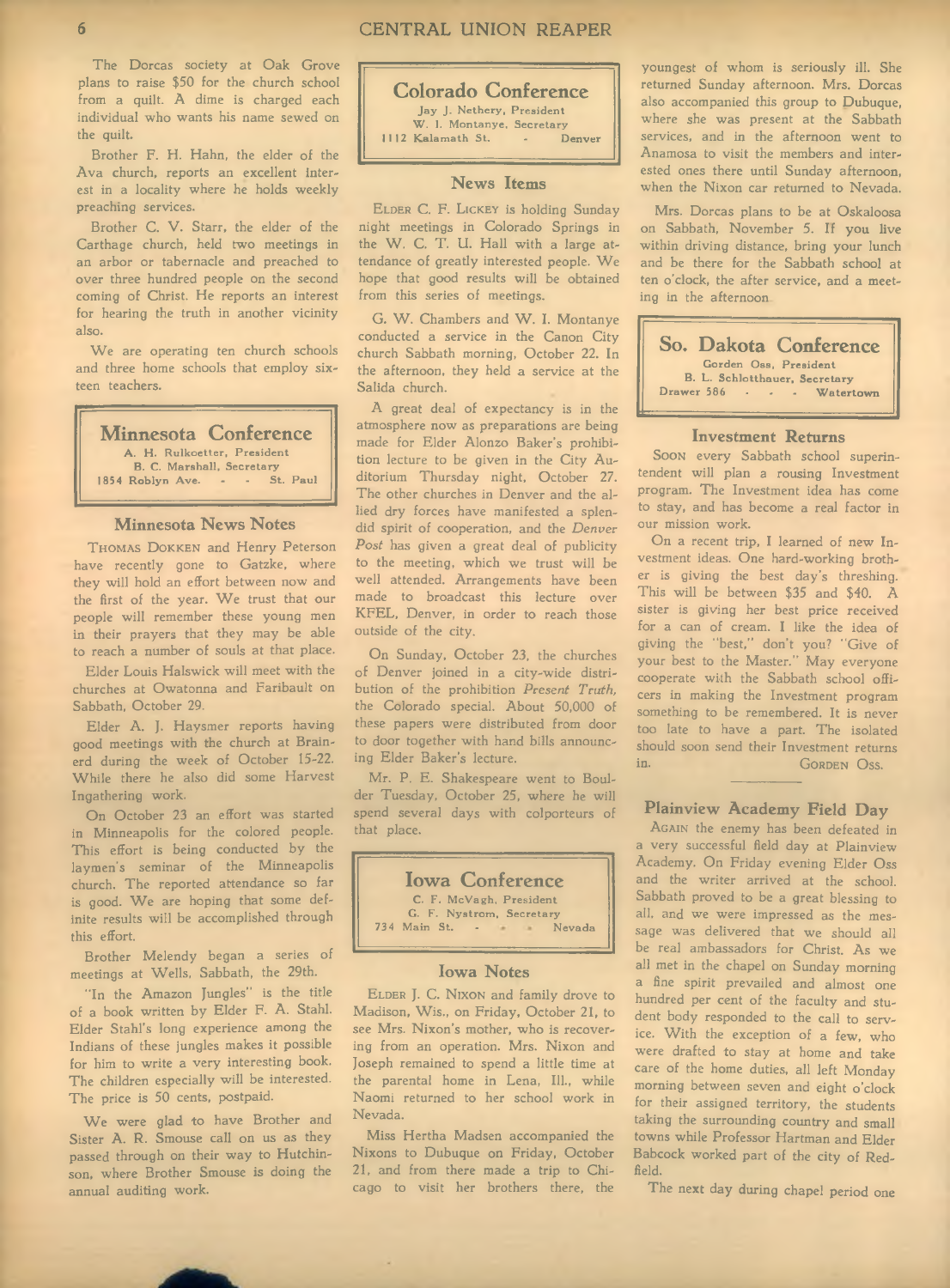LESLIE MCKINLEY.

#### **South Dakota Notes**

A HOME missionary convention will be held in the Sioux Falls church starting Friday evening, November 4, and continuing until Sunday. All officers of the nearby churches are invited to attend. Elder Shadel, Brother McKinley, and Brother Schlotthauer will conduct the meeting.

The church elders and home missionary secretaries are asked to carry out the program on the Home Bible Study League on November 5. The program is found in the November Church Officers' *G azette.*

#### **ADVERTISEMENTS**

Advertisements and business notices are<br>not solicited, but are published only as an<br>accommodation. They must be sent to the<br>local conference office to be approved by<br>the conference president before being pub-<br>lished in the

WANTED.-Housekeeping position by middle aged widow in convenient, comfortable home. Village preferred. Mrs. Louisa M. Lindahl, c/o Geo. Kekley, Rt. 1, Hillsboro, W is. 35

WANTED.-Capable S. D. A. man and wife experienced in farm work to take charge of 15 acre farm for one year. Team, 4 cows, chickens, garden. Home and board with family of three. Wife to help in house. Prefer giving share of crop as wages. Mrs. L. L. W allace, Dodge Center, Minn. 35

FOR SALE.  $-$  Black walnuts, hulled, dried, \$1.00 per 100 lbs., charges collect. Bosa Patterson, Greenfield, Mo. 35

WANTED.—One S. D. A. man to pick corn. Lloyd E. Nelson, Shickley, Nebr. 35

FOR SALE.-Cheap small home bakery with route. Near ten grade S. D. A. school. Reason for selling ill health. Krafts Bakery, 1024 Maxwell Ave., Boulder, Colo. 35

Goop home this winter in the heart of the Rocky Mountains to young man who will be hiking, riding, skiing, etc.; companion to a thirteen-year-old boy who must have half days in the outdoors. Forenoon school privileges if desired. S. D. A. family. References required. Box 433, Silverton, Colorado.

NEBRASKA SANITARIUM AND HOSPITAL, 1509 South 23, Lincoln, Nebr. Fully equipped treatment rooms. Sulphur steam baths. A. B. Dunn, M. D. 32-45

# CENTRAL UNION REAPER 7

# COLPORTEURS' REPORT FOR WEEK ENDING OCTOBER 22, 1932

|                                                         | Bk. | Hrs.         | Ord.           | Value                  | Helps         | Total          | Del'd            |
|---------------------------------------------------------|-----|--------------|----------------|------------------------|---------------|----------------|------------------|
| MISSOURI: R. G. Campbell, Field Missionary Secretary    |     |              |                |                        |               |                |                  |
| E. C. Aaby OD                                           |     | 31           | 10             | 27.00                  | 2.25          | 29.25          | 44.25            |
| Ward Adair DR                                           |     | 37           | $\mathbf{1}$   | 4.50                   | 23.95         | 28.45          | 2.00             |
| W. A. Burton DR                                         |     | 25           | 5              | 24.00                  | 8.75          | 32.75          | 17.25            |
| R. G. Campbell RJ                                       |     |              |                |                        |               |                | 114.75           |
| Bennice DesMukes OT                                     |     | 29           | $\overline{7}$ | 34.00                  |               | 34.00          | 5.25             |
| Marguerite DesMukes OT                                  |     | 29           | 13             | 62.00                  | 3.00          | 65.00          |                  |
| Mary E. DesMukes HW                                     |     | 8            | 3              | 12.00                  | 4.50          | 16.50          | ---- ----        |
|                                                         |     | 17           | 1              | 3.00                   | .75           | 3.75           | 5.00             |
|                                                         |     | 36           | 1              | 4.00                   | 6.25          | 10.25          | 7.25             |
| J. L. Haddock OD                                        |     | 20<br>60     | 1<br>21        | 3.00<br>54.50          | 0.50          | 8.50           | <br>5.75         |
| Henry C. Harlow BR                                      |     | 33           | 2              | 10.50                  | .50<br>2.75   | 55.00<br>13.25 | .50              |
|                                                         |     | 40           | $\overline{2}$ | 9.00                   | 6.50          | 15.50          | 10.50            |
| Sallie Holmes HW                                        |     | 22           | 9              | 33.00                  | 14.25         | 47.25          | 15.75            |
| Georgia J. Kemp HP                                      |     | 13           | 1              | 5.50                   | .25           | 5.75           | .25              |
| *Henry L. Lane BR                                       |     | 51           | 9              | 48.00                  | 14.75         | 62.75          | 18.50            |
| Elmer Magee OD                                          |     | 39           | 7              | 18.50                  | 10.75         | 29.25          | 5.25             |
|                                                         |     | 40           | 5              | 24.00                  | 3.00          | 27.00          | 4.00             |
| S. A. Minear RJ                                         |     | 30           | 14             | 44.00                  |               | 44.00          | 51.00            |
| Maynard Walker HW                                       |     | 15           | 2              | 2.75                   | .             | 2.75           | . <b>.</b>       |
| Mrs. J. W. Gardner Mag.                                 |     | 17           |                |                        | 10.00         | 10.00          | 10.00            |
| Totals                                                  |     | 592          | 114            | 423.25                 | 118.70        | 541.95         | 317.25           |
| MINNESOTA: M. H. Odegaarde, Field Missionary Secretary  |     |              |                |                        |               |                |                  |
|                                                         |     | 31           |                |                        | 14.00         | 14.00          | 20.05            |
| Karl A. Evenson BR                                      |     | 34           | 5              | 30.00                  | 64.50         | 94.50          | 1.75             |
| Carrie E. Powers  Mag.                                  |     | 35           | <b>SHAR</b>    | .                      | 10.10         | 10.10          | 10.10            |
|                                                         |     | 29           | ----           |                        | 14.28         | 14.28          | 14.28            |
|                                                         |     | 50           | $\overline{7}$ | 31.50                  | 14.85         | 46.35          | 1.60             |
| Totals                                                  |     | 179          | 12             | 61.50                  | 117.73        | 179.23         | 47.78            |
|                                                         |     |              |                |                        |               |                |                  |
| Iowa: L. P. Knecht, Field Missionary Secretary          |     |              |                |                        |               |                |                  |
|                                                         |     | 38           | 10<br>8        | 31.00                  | 16.50         | 47.50          |                  |
| Anna C. Rasmussen RJ,BC                                 |     | 32<br>24     | 6              | 25.00<br>28.50         | 13.50<br>1.75 | 38.50<br>30.25 | <br>.25          |
| Carl Edwards Crisis                                     |     | 20           |                | ---- ----              | 3.25          | 3.25           | 60.00            |
|                                                         |     | 16           | 3              | 15.00                  | 5.00          | 20.00          | 1.20             |
| H. G. Biggers Misc.                                     |     | 30           |                |                        | 16.75         | 16.75          | 22.75            |
|                                                         |     | 27           | $\vert$ 1      | 2.75                   | 5.00          | 7.75           | 6.35             |
|                                                         |     | 26           | vins           |                        | 1.50          | 1.50           | .                |
| H. Millist  Crisis                                      |     |              |                |                        |               |                | 5.00             |
| Totals                                                  |     | 213          | 28             | 102.25                 | 63.25         | 165.50         | 95.55            |
| KANSAS: E. H. Meyers, Field Missionary Secretary        |     |              |                |                        |               |                |                  |
|                                                         |     | 95           | 10             | 40.00                  | 19.50         | 59.50          | .                |
| T. R. Torkelson BR                                      |     | 39           | 3              | 13.50                  | 9.50          | 23.00          |                  |
| Totals                                                  |     | 134          | 13             | 53.50                  | 29.00         | 82.50          |                  |
|                                                         |     |              |                |                        |               |                |                  |
| NEBRASKA: R. J. Roy, <i>Field Missionary Secretary</i>  |     |              |                |                        |               |                |                  |
|                                                         |     | $\mathbf{1}$ | $\overline{2}$ |                        |               |                | 13.25            |
| Chivela Jorstad DR                                      |     | 32           |                | 7.50                   | 11.50         | 19.00          | 2.75             |
| Elizabeth Stack BTS                                     |     | 35           | 3              | 9.00                   | 9.50          | 18.50<br>14.50 | 7.25<br>16.00    |
|                                                         |     | 26<br>29     | 1              | 14.50<br>4.00          | .<br>.50      | 4.50           |                  |
| Lucille Wallace BTS                                     |     | $\ddotsc$    |                |                        |               |                | 17.75            |
| Totals                                                  |     | 122          | 6              | 35.00                  | 21.50         | 56.50          | 57.00            |
|                                                         |     |              |                |                        |               |                |                  |
| COLORADO: P. E. Shakespeare, Field Missionary Secretary |     |              |                |                        |               |                |                  |
| Mrs. V. Arnell Mag.                                     |     | 10           | .              | <b>ELECTRIC</b>        | 1.50          | 1.50           | 1.50             |
|                                                         |     | 18           | $\cdots$       |                        | .75           | .75            | 8.00             |
| Anna S. Hayer HP                                        |     | 3            | .              |                        | 3.00          | 3.00           | 18.25            |
|                                                         |     | 33           | $\overline{a}$ |                        | 2.75          | 2.75           | 1.25<br>.55      |
|                                                         |     | 8<br>6       | .              |                        | 3.05          | 3.05<br>.95    | .95              |
| Wm. Worrow Mag.<br>Mrs.                                 |     |              | .              |                        | .95           |                |                  |
| Totals                                                  |     | 78           |                | .                      | 12.00         | 12.00          | 30.50            |
| NORTH DAKOTA: C. R. Morris, Field Missionary Secretary  |     |              |                |                        |               |                |                  |
| E. H. Chappell HP                                       |     | .            |                | <b><i><u> </u></i></b> | ---- ----     | .              | 96.00            |
| Ellsworth Heaton BR                                     |     | 1.11         | .              | ---- ----              |               |                | 34.25            |
|                                                         |     | .            |                | ---- ----              |               |                | 113.75           |
|                                                         |     | .            | ----           |                        |               |                | 231.50           |
|                                                         |     | .            |                |                        | ---- ----     | .              | 113.50           |
|                                                         |     | .            | ----           |                        | ---- ----     | <b></b>        | 70.00            |
|                                                         |     | .            |                |                        | ---- ----     |                | 364.00<br>299.50 |
| Eveline Wentland HP                                     |     | $\cdots$     | ----           | ---- ----              | ---- ----     | .              |                  |
| Totals                                                  |     |              |                |                        | .             |                | 1322.50          |
| Grand Totals                                            |     | 1318         | 173            | 675.50                 | 362.18        | 1037.68        | 1870.58          |
| $^{\star}$ Two weeks                                    |     |              |                |                        |               |                |                  |